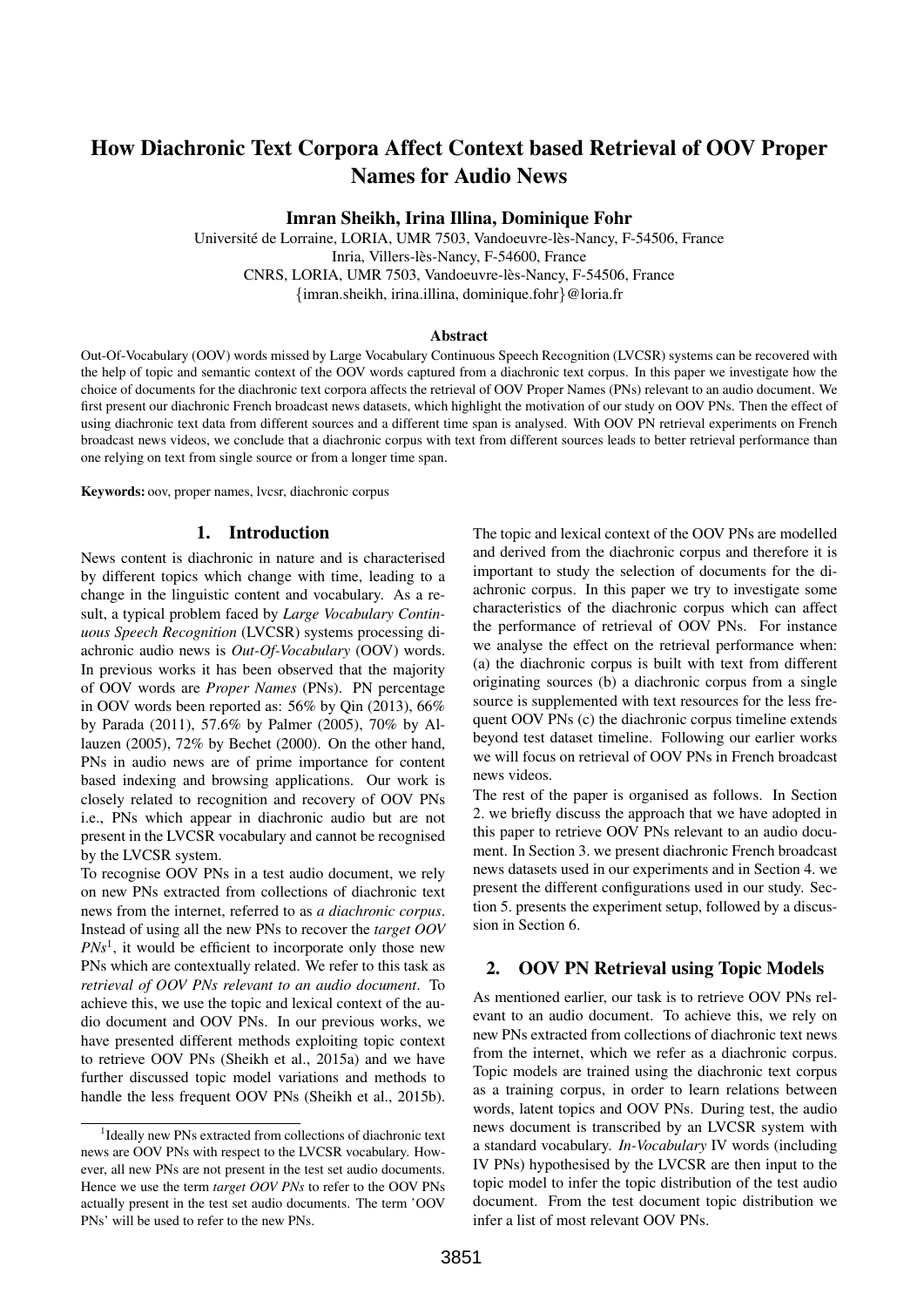|                                        | L'Express         | Le Figaro         | $L$ 'Express +            | L'Express              | Euronews          | Euronews          |
|----------------------------------------|-------------------|-------------------|---------------------------|------------------------|-------------------|-------------------|
|                                        | (LX)              | (FIG)             | Le Figaro<br>$(LX + FIG)$ | $(LX-18m)$             | (Dev)             | (Test)            |
| Type of Documents                      | Text              | Text              | Text                      | Text                   | Text              | Video             |
| Time Period                            | Jan - Jun<br>2014 | Jan - Jun<br>2014 | Jan - Jun<br>2014         | Jul 2013 -<br>Dec 2014 | Jan - Jun<br>2014 | Jan - Jun<br>2014 |
| Number of Documents <sup>1</sup>       | 45K               | 59K               | 104K                      | 142K                   | 3.1K              | 3K                |
| Vocabulary Size $(unigrams)^2$         | 150K              | 140K              | 180K                      | 270K                   | 42K               | 45K               |
| Corpus Size (approx. word count)       | 24M               | 18M               | 42M                       | 70M                    | 550K              | 700K              |
| Number of PN unigrams <sup>2</sup>     | 57K               | 51 <sub>K</sub>   | 80K                       | 104K                   | 12K               | 11K               |
| Total PN count                         | 1.45M             | 1.3M              | 2.7M                      | 4.2M                   | 54K               | 42K               |
| Number of OOV unigrams <sup>3</sup>    | 12.4K             | 11.9K             | 24.4K                     | 37.1K                  | 4.9K              | 4.3K              |
| Documents with $OOV3$                  | 32.3K             | 36.4K             | 73K                       | 109K                   | 2.25K             | 2.2K              |
| Total OOV count <sup>3</sup>           | 141K              | 142K              | 320K                      | 509K                   | 9.1K              | 8K                |
| Number of OOV PN unigrams <sup>3</sup> | 9.3K              | 8.8K              | 18.4K                     | 28.2K                  | 3.4K              | 3.1K              |
| Documents with OOV PN <sup>3</sup>     | 26.5K             | 30K               | 61.3K                     | 93.5K                  | 1.9K              | 1.9K              |
| Total OOV PN count <sup>3</sup>        | 107K              | 103K              | 243K                      | 388K                   | 6.9K              | 6.2K              |

Table 1: Diachronic French broadcast news datasets

<sup>1</sup>K denotes *Thousand* and M denotes *Million*, <sup>2</sup>unigrams occurring less than two times are ignored

<sup>3</sup>unigrams occurring in less than three documents ignored, documents with more than 20 and less than 500 terms Note: (a) OOV statistics are post filtering steps discussed in Section 5.1. (b) <sup>2</sup> and <sup>3</sup> do not apply to *Euronews* 

Following our approach in (Sheikh et al., 2015a; Sheikh et al., 2015b), Latent Dirichlet Allocation (LDA) (Blei et al., 2003) is used to model topics in the diachronic corpus. For modelling the LDA topics, we fix a reduced vocabulary, the number of topics  $T$  and symmetric Dirichlet priors. Topic model parameters  $\theta$  and  $\phi$  are estimated using the Gibbs sampling algorithm (Griffiths and Steyvers, 2004). LDA captures the topical context of the OOV PNs and enables retrieval of OOV PNs relevant to a test document. Let us denote the LVCSR hypothesis of a test document by h and OOV PNs in diachronic corpus by  $\tilde{v}_x$ . In order to retrieve OOV PNs, we calculate  $p(\tilde{v}_x|h)$ , for each  $\tilde{v}_x$  and then treat it as a score to rank OOV PNs relevant to h. With the words observed in h, the latent topic mixture  $[p(t|h)]_T$ can be inferred by re-sampling from the word-topic distribution  $\phi$  learned during training. Given  $p(\tilde{v}_x|t) = \phi_{vt}$ , the likelihood of an OOV PN  $(\tilde{v}_x)$  can be calculated as:  $p(\tilde{v}_x|h) = \sum_{t=1}^T p(\tilde{v}_x|t) p(t|h).$ 

## 3. Diachronic Broadcast News Datasets

Table 1 presents realistic diachronic broadcast news datasets which will be used in our study. These datasets also highlight the motivation for handling OOV PNs. The datasets are collected from three sources: (a) French newspaper *L'Express* (http://www.lexpress.fr/) (b) French newspaper *Le Figaro* (http://www.lefigaro.fr/) (c) the French website of the *Euronews* (http://fr.euronews.com/) television channel. The *L'Express* and *Le Figaro* datasets contain text news whereas the Euronews dataset contains text news as well as news videos and their approximate text transcriptions. In our study the *L'Express* and *Le Figaro* datasets will be used as diachronic corpora to train topic models, in order to infer the OOV PNs relevant to Euronews (Test) videos. The *Euronews* text articles (marked as Dev) will be the development set.

TreeTagger<sup>2</sup> (Schmid, 1994) is used to automatically tag PNs in the text. The words and PNs which occur in the lexicon of our *Automatic News Transcription System* (ANTS) (Illina et al., 2004) are tagged as IV, and the remaining PNs are tagged as OOV. The ANTS lexicon is based on news articles appearing in French newspaper *LeMonde* until 2008 and contains about 123K unique words. As shown in Table 1, 72% (3.1K out of 4.3K) of OOV words in the *Euronews* video dataset are PNs and about 63% (1.9K out of 3K) of the videos contain OOV PNs. An important statistic *target OOV PN coverage* is not shown in Table 1. We use the term target OOV PN coverage to refer to the percentage of OOV PNs in *Euronews* videos which can be recovered with a given diachronic corpus. The target OOV PN coverage for each of the diachronic text corpus is as follows: 42% for LX, 40% for FIG, 52% for LX+FIG combined and 54% for LX-18m. We can observe that although LX-18m captures more new PNs (28.2K) as compared to those by LX+FIG (18.4K), the OOV PN coverage of the two differs only 2% absolute.

# 4. Configurations of the Training Diachronic Corpus

The topic context of OOV PNs, which enables retrieval of the relevant OOV PNs, is learned from a diachronic text corpus. We would like to study the effect of selection of documents for the training diachronic corpus. In particular we study the following configurations of the diachronic corpus.

(A) Documents containing OOV  $PNs^3$  and from the same time period as the test set, e.g. *L'Express* documents

<sup>&</sup>lt;sup>2</sup>http://www.cis.uni-muenchen.de/ schmid/tools/TreeTagger/

<sup>&</sup>lt;sup>3</sup>including documents not containing OOV PN did not give significant improvement in the retrieval performance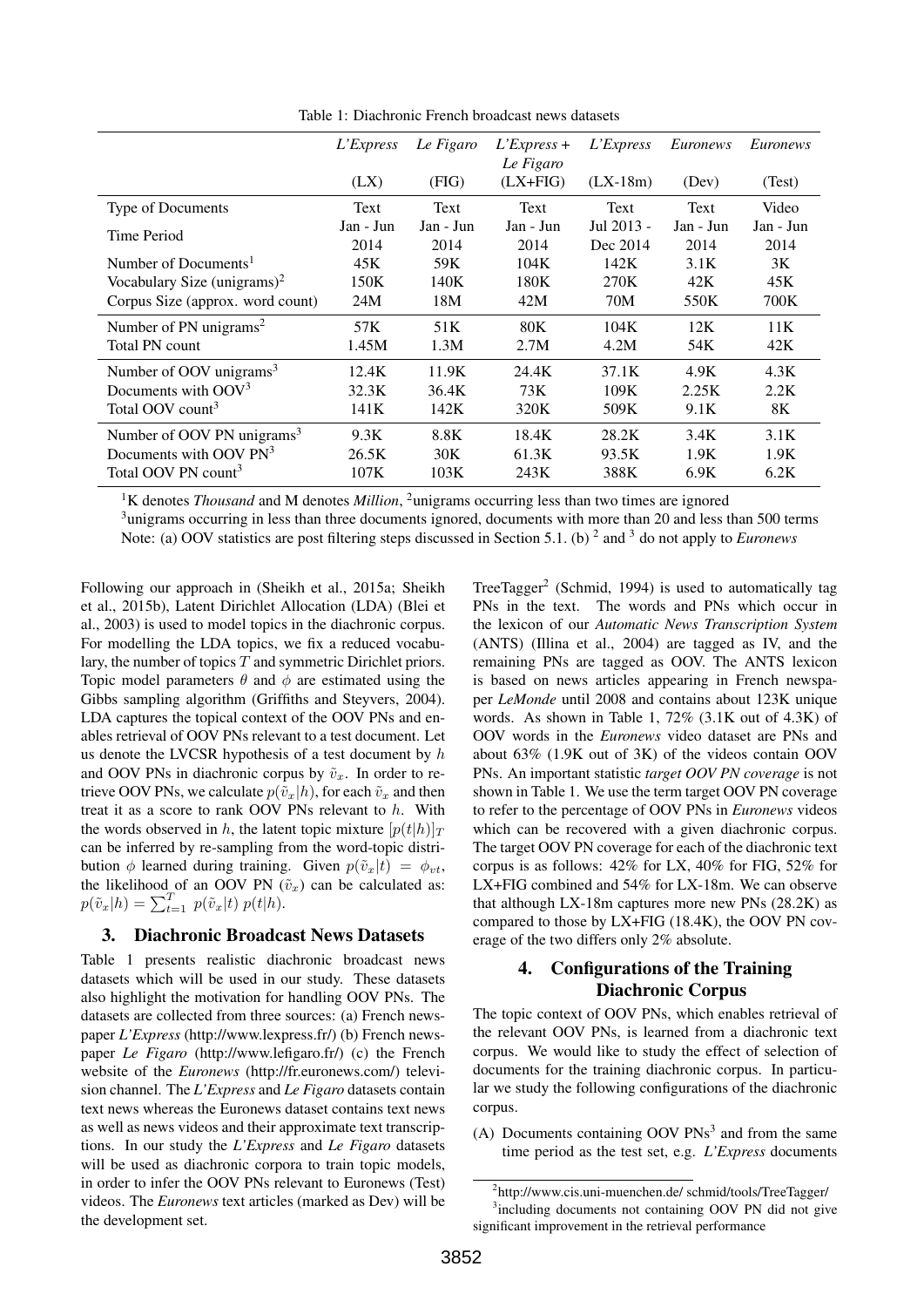containing OOV PNs and corresponding to 6 months of the *Euronews* video test set.

- (B) Documents coming from two different originating sources, e.g. *L'Express* and *Le Figaro*.
- (C) Documents from a time period extending beyond the timeline of the test set (e.g. *L'Express* documents from 18 months for the *Euronews* video test set).
- (D) Documents with OOV PNs are collected from one source and then for the less frequent OOV PNs in this collection new documents are additionally collected from another source. As discussed in our previous works (Sheikh et al., 2015a; Sheikh et al., 2015b), retrieval of less frequent OOV PNs has a poor performance because there is not enough data to learn their topic distribution. This problem of reduced representation of less frequent OOV PNs motivates us to study this configuration.

## 5. Experiment Setup

#### 5.1. Corpora Setup

The datasets presented in Table 1 will be used for our experiments. The *L'Express* and *Le Figaro* datasets will be used as a diachronic corpus to train the topic models. Audio news extracted from the *Euronews* video dataset will be the test set, whereas the *Euronews* text articles (marked as Dev) will be the development set. The different configurations discussed in Section 4. will be studied with the *L'Express* and *Le Figaro* datasets. Throughout the experiments and discussions, LX, FIG and LX+FIG denote diachronic corpora with documents from *L'Express*, *Le Figaro* (both from Jan 2014 - Jun 2014) and a combination of the two, respectively. These correspond to configurations A and B of Section 4. LX-18m denotes a diachronic corpus with documents of *L'Express* from Jul 2013 - Dec 2014 and corresponds to configuration C of Section 4. LX+rFIG denotes documents of LX (*L'Express*, Jan 2014 - Jun 2014) supplemented with documents from FIG (*Le Figaro*, Jan 2014 - Jun 2014) which contain OOV PNs occurring less than 10 times in LX. This corresponds to configuration D of Section 4. Target OOV PN coverage for LX+rFIG is 49%.

### 5.2. LVCSR Processing

The ANTS (Illina et al., 2004) LVCSR system is used to perform automatic segmentation and speech-to-text transcription of the test audio news. The automatic transcriptions of the test audio news obtained by ANTS have an average *Word Error Rate* (WER) of 40% as compared to the reference transcriptions<sup>4</sup> available from *Euronews*.

## 5.3. LDA Topic Models

For training topic models, diachronic corpus words are lemmatised and filtered by removing PNs and non PN words occurring less than 3 times. Additionally a stoplist of common words and non content words which do not carry any topic-related information is applied. Moreover, a POS based filter is employed to retain words tagged as PN, noun, adjective, verb and acronym. PNs not present in the ANTS LVCSR lexicon are tagged as OOV PNs. An LDA topic model is trained with the filtered corpus vocabulary.

We trained 100, 200, 300, 400 and 500 topics for each of the configurations and first evaluated the performance on our *Euronews* (text) development set. Figure 1 shows the effect of number of topics on the OOV PN retrieval performance. The comparison in Figure 1 is in terms of *Recall@100* and *MAP@100* (Manning et al., 2008), which represent the *Recall* and *Mean Average Precision* (MAP) values obtained by considering the top 100 retrieved OOV PNs. Higher number of topics are more favourable for larger a corpus and we can observe the same from Figure 1. LX-18m and LX+FIG continue to give better performance with increased number of topics but for LX and FIG the recall does not improve beyond 300 topics. The MAP however still improves for LX and FIG (we will discuss more about it in Section 6.1.). As each diachronic corpus configuration will perform its best for a certain number of topics, choosing a fixed number of topics for analysis of corpora of different sizes may not be appropriate. However, since our study is focused on effects of corpus selection on OOV PN retrieval, we will continue our analysis on the test set with each diachronic corpus modelled with 300 topics. We will refer back to Figure 1 to support relevant observations whenever required.



Figure 1: Recall@100 and MAP@100 for OOV PN retrieval on *Euronews* text (Dev set) with different number of LDA topics trained on the diachronic corpora.  $(-\Box - LX,$  $-FIG. \rightarrow LX+FIG. \rightarrow LX+rFIG. \rightarrow LX-18m$ 

<sup>&</sup>lt;sup>4</sup> these are approximate transcriptions; on a set of 10 manually transcribed audio files we obtained a WER of 33.8%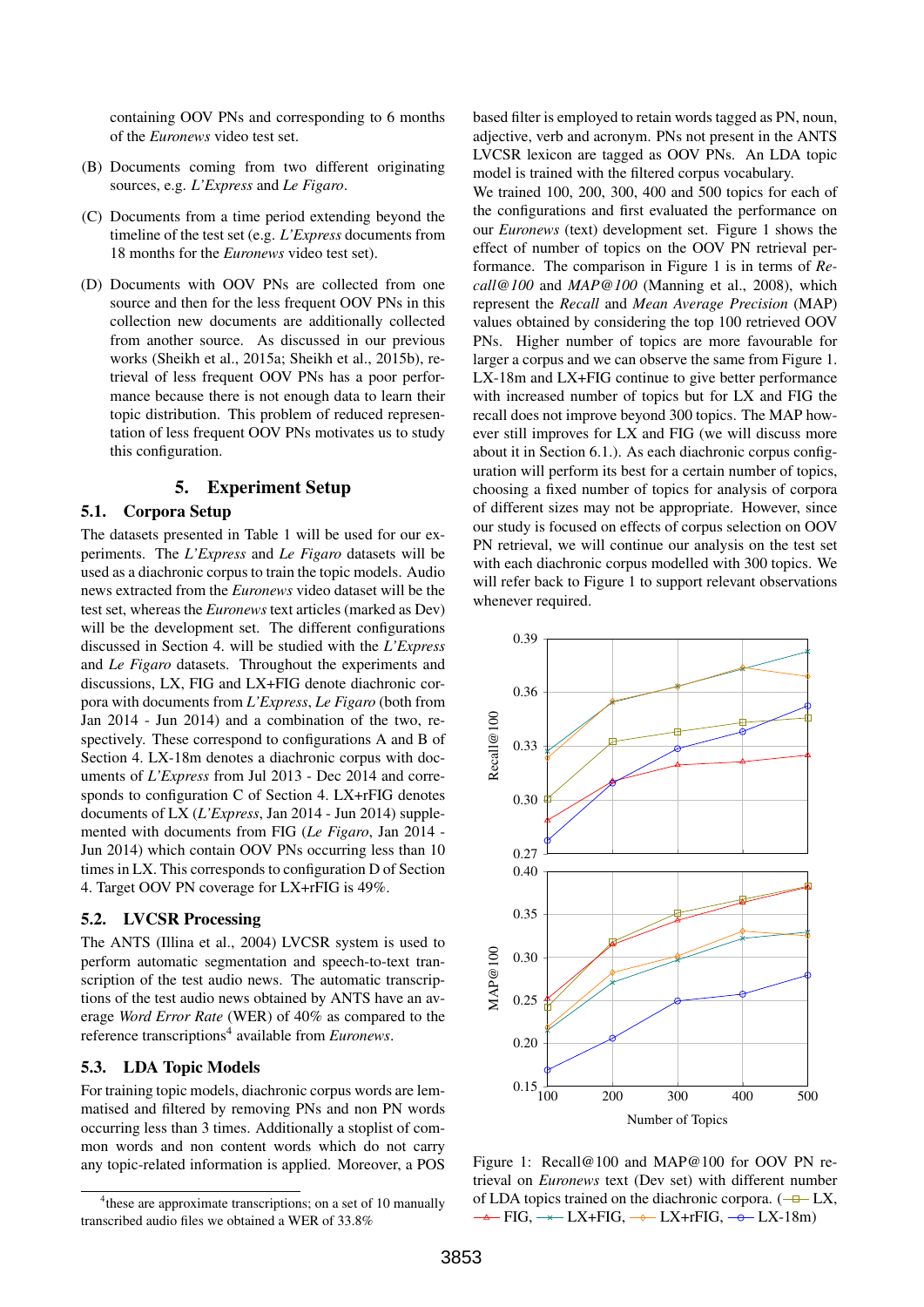### 6. Discussion

We present Figure 2 to analyse the effects of diachronic corpus configurations A, B, C and D discussed in Section 4. Figure 2 shows a graph of recall and MAP of retrieval of OOV PNs. The performance on both reference (left) and LVCSR (right) transcriptions of the *Euronews* video test set are shown. The X-axes represent the number (N) of top-N retrieved OOV PNs. Y-axes represent recall (top) and MAP (bottom) of the target OOV PNs. For comparison, retrieval results obtained with 300 topics are shown.

#### 6.1. What Recall and MAP indicate

It is necessary to understand the importance and differences for the recall and MAP curves. After retrieval of the relevant OOV PNs, the top-N relevant OOV PNs are to be used for recognition and recovery of the target OOV PNs. To recover the target OOV PNs one can use phone matching (Pan et al., 2005), or additional speech recognition pass (Oger et al., 2008); or spotting PNs in speech (Parada et al., 2010; Sheikh et al., 2015c). In each of these approaches, the retrieval ranks/scores may or may not be used. This is where the recall and MAP curves make a difference. The recall value at an *operating point* (i.e. N in the top-N choice) will be the same whether the ranks of the retrieved OOV PNs are closer to 1 or to N. The MAP value is a direct function of the retrieval ranks. It can be seen that the MAP for LX is best but it does not have the best recall rates. LX has a smaller number of OOV PNs to choose from and it makes smaller retrieval errors but at the same time gives lesser coverage of the target OOV PNs. We can also observe that the recall values for the reference and LVCSR transcriptions appear close but the MAP values capture the differences in ranks. Similarly, in Figure 1 the recall values for LX and FIG do not improve beyond 300 topics but the MAP values increase due to the improvement in ranks of the target OOV PNs within the top 100 retrieved OOV PNs.

#### 6.2. Effects of different Diachronic Corpora **Configurations**

By analysing the recall and MAP curves of Figure 2 we can draw the following conclusions.

- Expanding the time period of a diachronic corpus (as in LX-18m) gives better target OOV PN coverage, but not the best recall rates. Additionally it gives a low MAP. Such corpora can be possibly exploited by training larger number of topics or by employing better retrieval methods (Sheikh et al., 2015c; Sheikh et al., 2016).
- Adding new documents corresponding to less frequent OOV PNs is not effective: performance of LX+rFIG is similar to that of LX+FIG. We found that adding documents containing less frequent OOV PNs in LX+rFIG leads to inclusion of more than 60% of FIG documents. The additional data not only increases data for learning topic representation of less frequent OOV PNs but also comes with additional less frequent OOV PNs and more instances of frequent OOV PNs. Further analysis of the ranks of the less frequent OOV PNs obtained with LX, LX+FIG and LX+rFIG showed that

the ranks with LX+rFIG are better with respect to LX but similar to that with LX+FIG.

• Using documents of the same time period and from multiple sources (LX+FIG) gives a good balance of recall, MAP and target OOV PN coverage.

#### 7. Conclusion

Diachronic text corpora are essential for recovery of OOV words and proper names missed by LVCSR systems. We performed a study to analyse the selection of text documents in the diachronic corpus used for retrieval of OOV proper names. French broadcast news videos from a particular time period were used as the diachronic test set and text articles from different French news websites formed the diachronic text corpora. With OOV proper name retrieval based on topic context, we can conclude that (a) text from a longer time span can give increased coverage of OOV proper names (b) but a corpus with text from different sources leads to better retrieval performance than relying on text from a single source, even if it corresponds to a longer time span (c) and less frequent OOV proper names need improvement in retrieval methods (Sheikh et al., 2016) and not just additional training data.

#### Acknowledgment

This work is funded by the ContNomina project supported by the French National Research Agency (ANR) under the contract ANR-12-BS02-0009.

#### 8. Bibliographical References

- Allauzen, A. and Gauvain, J.-L. (2005). Open vocabulary ASR for audiovisual document indexation. In *2005 IEEE International Conference on Acoustics, Speech and Signal Processing (ICASSP)*, pages 1013–1016.
- Béchet, F., Nasr, A., and Genet, F. (2000). Tagging unknown proper names using decision trees. In *38th Annual Meeting on Association for Computational Linguistics*, pages 77–84, PA, USA.
- Blei, D. M., Ng, A. Y., and Jordan, M. I. (2003). Latent dirichlet allocation. *J. Mach. Learn. Res.*, 3:993–1022.
- Griffiths, T. L. and Steyvers, M. (2004). Finding scientific topics. *Proceedings of the National Academy of Sciences*, 101:5228–5235.
- Illina, I., Fohr, D., Mella, O., and Cerisara, C. (2004). The Automatic News Transcription System: ANTS some Real Time experiments. In *INTERSPEECH*, pages 377– 380.
- Manning, C. D., Raghavan, P., and Schütze, H. (2008). *Introduction to Information Retrieval*. Cambridge University Press, Cambridge, UK.
- Oger, S., Linarès, G., Béchet, F., and Nocera, P. (2008). On-demand new word learning using world wide web. In *2008 IEEE International Conference on Acoustics, Speech and Signal Processing (ICASSP)*, pages 4305– 4308.
- Palmer, D. and Ostendorf, M. (2005). Improving out-ofvocabulary name resolution. *Computer Speech & Language*, 19:107 – 128.